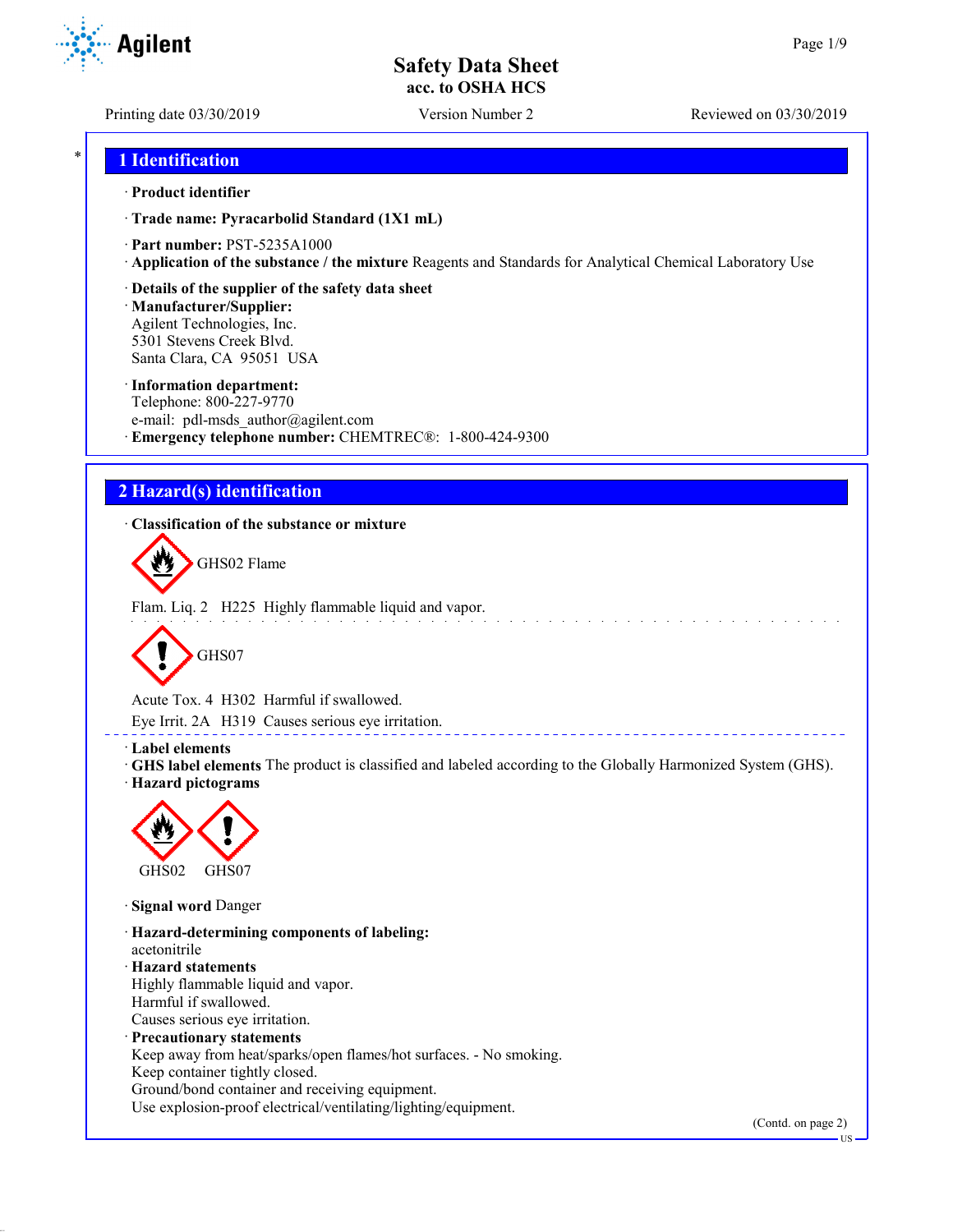### **Trade name: Pyracarbolid Standard (1X1 mL)**

(Contd. of page 1)

Use only non-sparking tools. Take precautionary measures against static discharge. Wash thoroughly after handling. Do not eat, drink or smoke when using this product. Wear protective gloves/protective clothing/eye protection/face protection. If swallowed: Call a poison center/doctor if you feel unwell. Rinse mouth. If on skin (or hair): Take off immediately all contaminated clothing. Rinse skin with water/shower. If in eyes: Rinse cautiously with water for several minutes. Remove contact lenses, if present and easy to do. Continue rinsing. If eye irritation persists: Get medical advice/attention. In case of fire: Use for extinction: CO2, powder or water spray. Store in a well-ventilated place. Keep cool. Dispose of contents/container in accordance with local/regional/national/international regulations. · **Classification system:** · **NFPA ratings (scale 0 - 4)** 2 3  $\overline{0}$  $Health = 2$ Fire  $= 3$ Reactivity  $= 0$ · **HMIS-ratings (scale 0 - 4) HEALTH**  FIRE REACTIVITY  $\boxed{0}$  Reactivity = 0 2 3  $Health = 2$ Fire  $= 3$ · **Other hazards** · **Results of PBT and vPvB assessment**

- · **PBT:** Not applicable.
- · **vPvB:** Not applicable.

# **3 Composition/information on ingredients**

- · **Chemical characterization: Mixtures**
- · **Description:** Mixture of the substances listed below with nonhazardous additions.
- · **Dangerous components:**

75-05-8 acetonitrile 99.873%

## **4 First-aid measures**

### · **Description of first aid measures**

- · **General information:**
- Immediately remove any clothing soiled by the product.

Symptoms of poisoning may even occur after several hours; therefore medical observation for at least 48 hours after the accident.

- · **After inhalation:** Supply fresh air; consult doctor in case of complaints.
- · **After skin contact:** Immediately rinse with water.
- · **After eye contact:**

Rinse opened eye for several minutes under running water. If symptoms persist, consult a doctor.

(Contd. on page 3)

US

Printing date 03/30/2019 Version Number 2 Reviewed on 03/30/2019

**Agilent**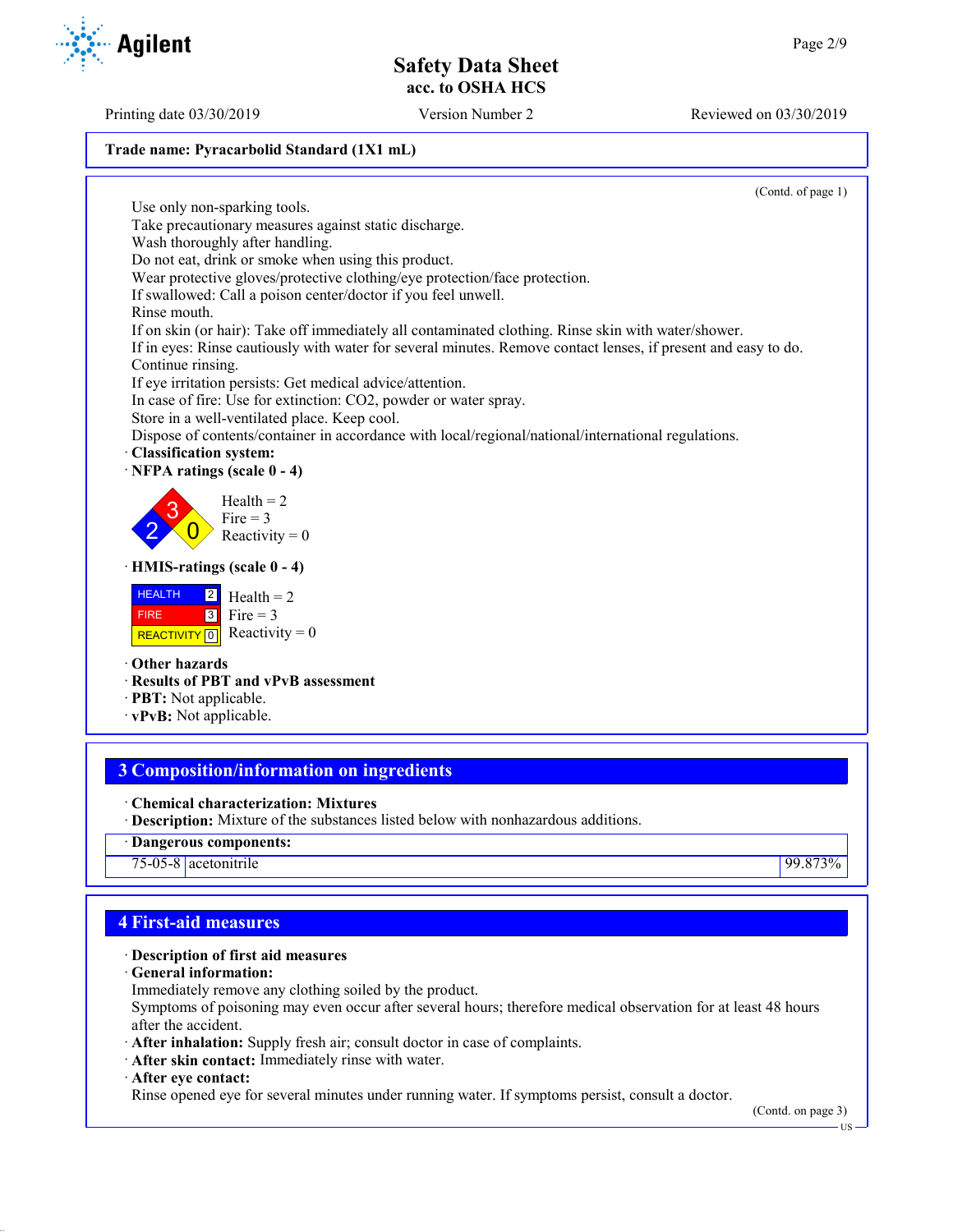Printing date 03/30/2019 Version Number 2 Reviewed on 03/30/2019

**Trade name: Pyracarbolid Standard (1X1 mL)**

(Contd. of page 2)

· **After swallowing:** Immediately call a doctor.

- · **Information for doctor:**
- · **Most important symptoms and effects, both acute and delayed** No further relevant information available. · **Indication of any immediate medical attention and special treatment needed**
- No further relevant information available.

### **5 Fire-fighting measures**

- · **Extinguishing media**
- · **Suitable extinguishing agents:**
- CO2, extinguishing powder or water spray. Fight larger fires with water spray or alcohol resistant foam.
- · **For safety reasons unsuitable extinguishing agents:** Water with full jet
- · **Special hazards arising from the substance or mixture** No further relevant information available.
- · **Advice for firefighters**
- · **Protective equipment:** No special measures required.

### **6 Accidental release measures**

| · Personal precautions, protective equipment and emergency procedures                            |          |
|--------------------------------------------------------------------------------------------------|----------|
| Wear protective equipment. Keep unprotected persons away.                                        |          |
| · Environmental precautions: Do not allow to enter sewers/ surface or ground water.              |          |
| · Methods and material for containment and cleaning up:                                          |          |
| Absorb with liquid-binding material (sand, diatomite, acid binders, universal binders, sawdust). |          |
| Dispose contaminated material as waste according to item 13.                                     |          |
| Ensure adequate ventilation.                                                                     |          |
| · Reference to other sections                                                                    |          |
| See Section 7 for information on safe handling.                                                  |          |
| See Section 8 for information on personal protection equipment.                                  |          |
| See Section 13 for disposal information.                                                         |          |
| · Protective Action Criteria for Chemicals                                                       |          |
| $\cdot$ PAC-1:                                                                                   |          |
| 75-05-8 acetonitrile                                                                             | 13 ppm   |
| $\cdot$ PAC-2:                                                                                   |          |
| 75-05-8 acetonitrile                                                                             | $50$ ppm |
| $\cdot$ PAC-3:                                                                                   |          |
| 75-05-8 $ $ acetonitrile                                                                         | 150 ppm  |

### **7 Handling and storage**

- · **Handling:**
- · **Precautions for safe handling** No special precautions are necessary if used correctly.
- · **Information about protection against explosions and fires:**
- Keep ignition sources away Do not smoke.
- Protect against electrostatic charges.
- · **Conditions for safe storage, including any incompatibilities**
- · **Storage:**
- · **Requirements to be met by storerooms and receptacles:** Store in a cool location.



US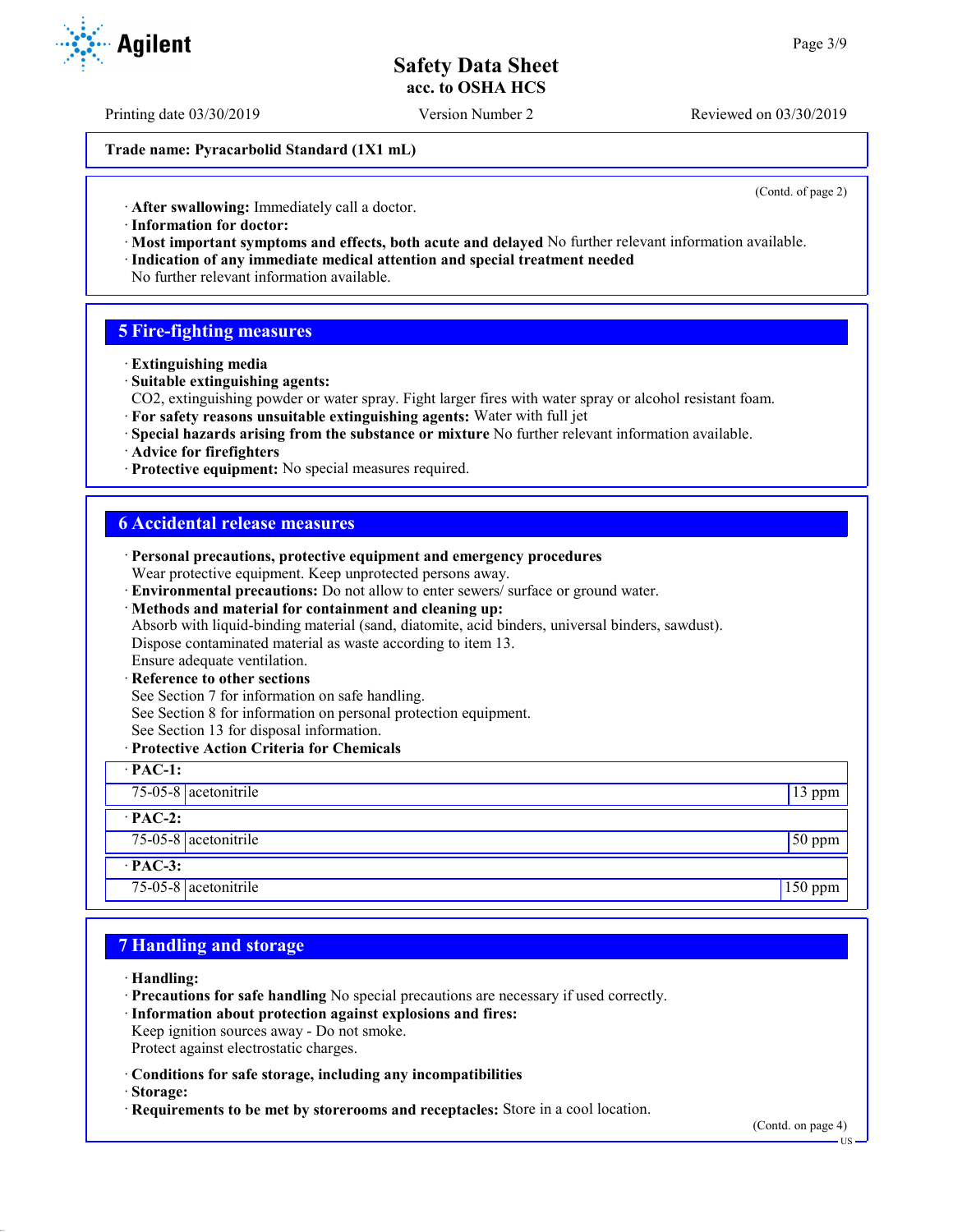Printing date 03/30/2019 Version Number 2 Reviewed on 03/30/2019

**Trade name: Pyracarbolid Standard (1X1 mL)**

(Contd. of page 3)

· **Information about storage in one common storage facility:** Not required.

· **Further information about storage conditions:**

Keep receptacle tightly sealed.

Store in cool, dry conditions in well sealed receptacles.

· **Specific end use(s)** No further relevant information available.

## \* **8 Exposure controls/personal protection**

· **Additional information about design of technical systems:** No further data; see item 7.

### · **Control parameters**

### · **Components with limit values that require monitoring at the workplace:**

### **75-05-8 acetonitrile**

PEL Long-term value: 70 mg/m<sup>3</sup>, 40 ppm

REL Long-term value: 34 mg/m<sup>3</sup>, 20 ppm

TLV Long-term value:  $34 \text{ mg/m}^3$ ,  $20 \text{ ppm}$ 

### Skin

**Agilent** 

· **Additional information:** The lists that were valid during the creation were used as basis.

- · **Exposure controls**
- · **Personal protective equipment:**
- · **General protective and hygienic measures:**
- Keep away from foodstuffs, beverages and feed.
- Immediately remove all soiled and contaminated clothing.
- Wash hands before breaks and at the end of work.

Avoid contact with the eyes.

Avoid contact with the eyes and skin.

· **Breathing equipment:**

When used as intended with Agilent instruments, the use of the product under normal laboratory conditions and with standard practices does not result in significant airborne exposures and therefore respiratory protection is not needed.

Under an emergency condition where a respirator is deemed necessary, use a NIOSH or equivalent approved device/equipment with appropriate organic or acid gas cartridge.

### · **Protection of hands:**

Although not recommended for constant contact with the chemicals or for clean-up, nitrile gloves 11-13 mil thickness are recommended for normal use. The breakthrough time is 1 hr. For cleaning a spill where there is direct contact of the chemical, butyl rubber gloves are recommended 12-15 mil thickness with breakthrough times exceeding 4 hrs. Supplier recommendations should be followed.

### · **Material of gloves**

For normal use: nitrile rubber, 11-13 mil thickness

For direct contact with the chemical: butyl rubber, 12-15 mil thickness

- · **Penetration time of glove material**
- For normal use: nitrile rubber: 1 hour
- For direct contact with the chemical: butyl rubber: >4 hours

(Contd. on page 5)

US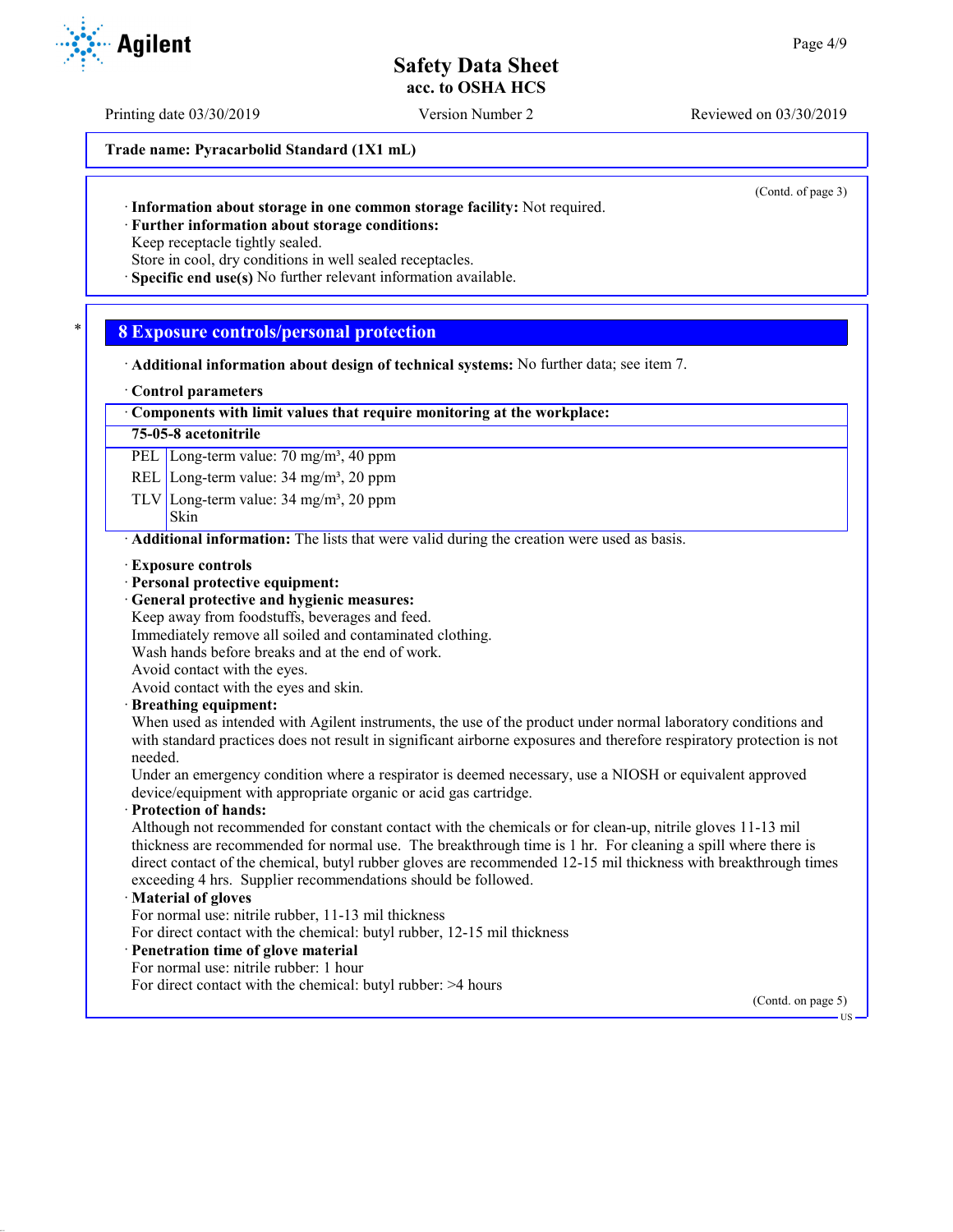Printing date 03/30/2019 Version Number 2 Reviewed on 03/30/2019

**Trade name: Pyracarbolid Standard (1X1 mL)**

(Contd. of page 4)

US

· **Eye protection:**



| <b>9 Physical and chemical properties</b>                                             |                                                                                               |
|---------------------------------------------------------------------------------------|-----------------------------------------------------------------------------------------------|
| · Information on basic physical and chemical properties<br><b>General Information</b> |                                                                                               |
| · Appearance:                                                                         |                                                                                               |
| Form:                                                                                 | Fluid                                                                                         |
| Color:<br>· Odor:                                                                     | Colorless<br>Aromatic                                                                         |
| Odor threshold:                                                                       | Not determined.                                                                               |
|                                                                                       |                                                                                               |
| pH-value:                                                                             | Not determined.                                                                               |
| Change in condition                                                                   |                                                                                               |
| <b>Melting point/Melting range:</b>                                                   | -46 °C (-50.8 °F)                                                                             |
| <b>Boiling point/Boiling range:</b>                                                   | 81 °C (177.8 °F)                                                                              |
| · Flash point:                                                                        | 2 °C (35.6 °F)                                                                                |
| · Flammability (solid, gaseous):                                                      | Not applicable.                                                                               |
| · Ignition temperature:                                                               | 525 °C (977 °F)                                                                               |
| · Decomposition temperature:                                                          | Not determined.                                                                               |
| · Auto igniting:                                                                      | Product is not selfigniting.                                                                  |
| Danger of explosion:                                                                  | Product is not explosive. However, formation of explosive air/vapor<br>mixtures are possible. |
| <b>Explosion limits:</b>                                                              |                                                                                               |
| Lower:                                                                                | 4.4 Vol $\%$                                                                                  |
| Upper:                                                                                | $16$ Vol $%$                                                                                  |
| $\cdot$ Vapor pressure at 20 °C (68 °F):                                              | $0$ hPa $(0$ mm Hg)                                                                           |
| $\cdot$ Density at 20 °C (68 °F):                                                     | $0.786$ g/cm <sup>3</sup> (6.55917 lbs/gal)                                                   |
| · Relative density                                                                    | Not determined.                                                                               |
| · Vapor density                                                                       | Not determined.                                                                               |
| · Evaporation rate                                                                    | Not determined.                                                                               |
| Solubility in / Miscibility with                                                      |                                                                                               |
| Water:                                                                                | Not miscible or difficult to mix.                                                             |
| · Partition coefficient (n-octanol/water): Not determined.                            |                                                                                               |
| · Viscosity:                                                                          |                                                                                               |
| Dynamic:                                                                              | Not determined.                                                                               |
| Kinematic:                                                                            | Not determined.                                                                               |

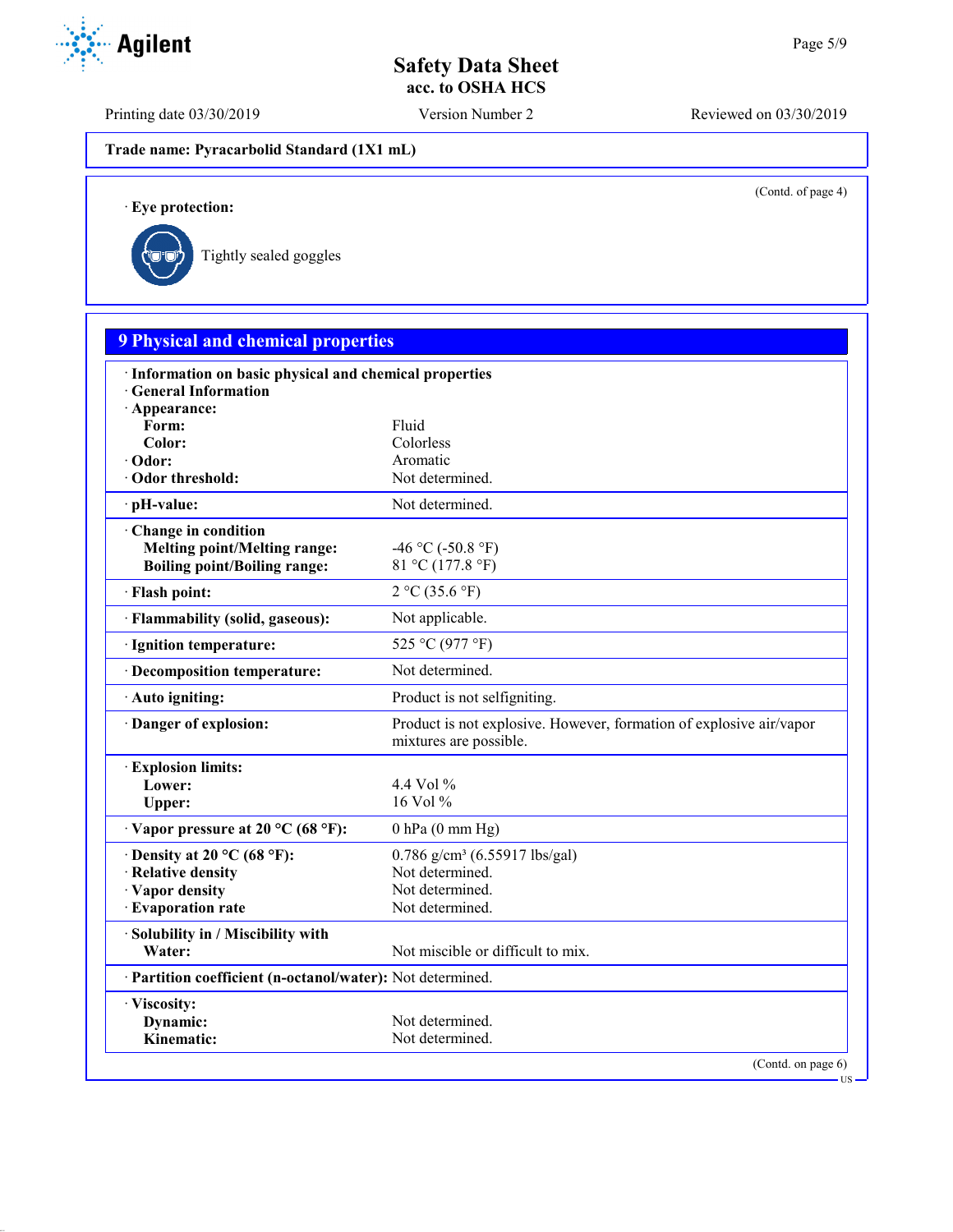Printing date 03/30/2019 Version Number 2 Reviewed on 03/30/2019

**Trade name: Pyracarbolid Standard (1X1 mL)**

|                           | (Contd. of page 5)                         |
|---------------------------|--------------------------------------------|
| Solvent content:          | $0.00\%$                                   |
| <b>VOC</b> content:       | $0.0 \frac{g}{1} / 0.00 \frac{g}{g}$       |
| Solids content:           | $0.1\%$                                    |
| $\cdot$ Other information | No further relevant information available. |

## **10 Stability and reactivity**

· **Reactivity** No further relevant information available.

· **Chemical stability**

· **Thermal decomposition / conditions to be avoided:** No decomposition if used according to specifications.

- · **Possibility of hazardous reactions** No dangerous reactions known.
- · **Conditions to avoid** No further relevant information available.
- · **Incompatible materials:** No further relevant information available.
- · **Hazardous decomposition products:** No dangerous decomposition products known.

## **11 Toxicological information**

· **Information on toxicological effects**

· **Acute toxicity:**

### · **LD/LC50 values that are relevant for classification:**

### **ATE (Acute Toxicity Estimate)**

| Oral   | LD50 | $1,322$ mg/kg (rat)                      |
|--------|------|------------------------------------------|
| Dermal | LD50 | $>2,003$ mg/kg (rabbit)                  |
|        |      | Inhalative LC50/4 h $3,592$ mg/L (mouse) |

### **75-05-8 acetonitrile**

| Oral   | LD50 | $1,320$ mg/kg (rat)                      |
|--------|------|------------------------------------------|
| Dermal | LD50 | $\geq$ 2,000 mg/kg (rabbit)              |
|        |      | Inhalative LC50/4 h $3,587$ mg/L (mouse) |

### · **Primary irritant effect:**

· **on the skin:** No irritant effect.

· **on the eye:** Irritating effect.

· **Sensitization:** No sensitizing effects known.

· **Additional toxicological information:**

The product shows the following dangers according to internally approved calculation methods for preparations: Harmful

Irritant

## · **Carcinogenic categories**

· **IARC (International Agency for Research on Cancer)**

None of the ingredients is listed.

## · **NTP (National Toxicology Program)**

None of the ingredients is listed.

(Contd. on page 7)



US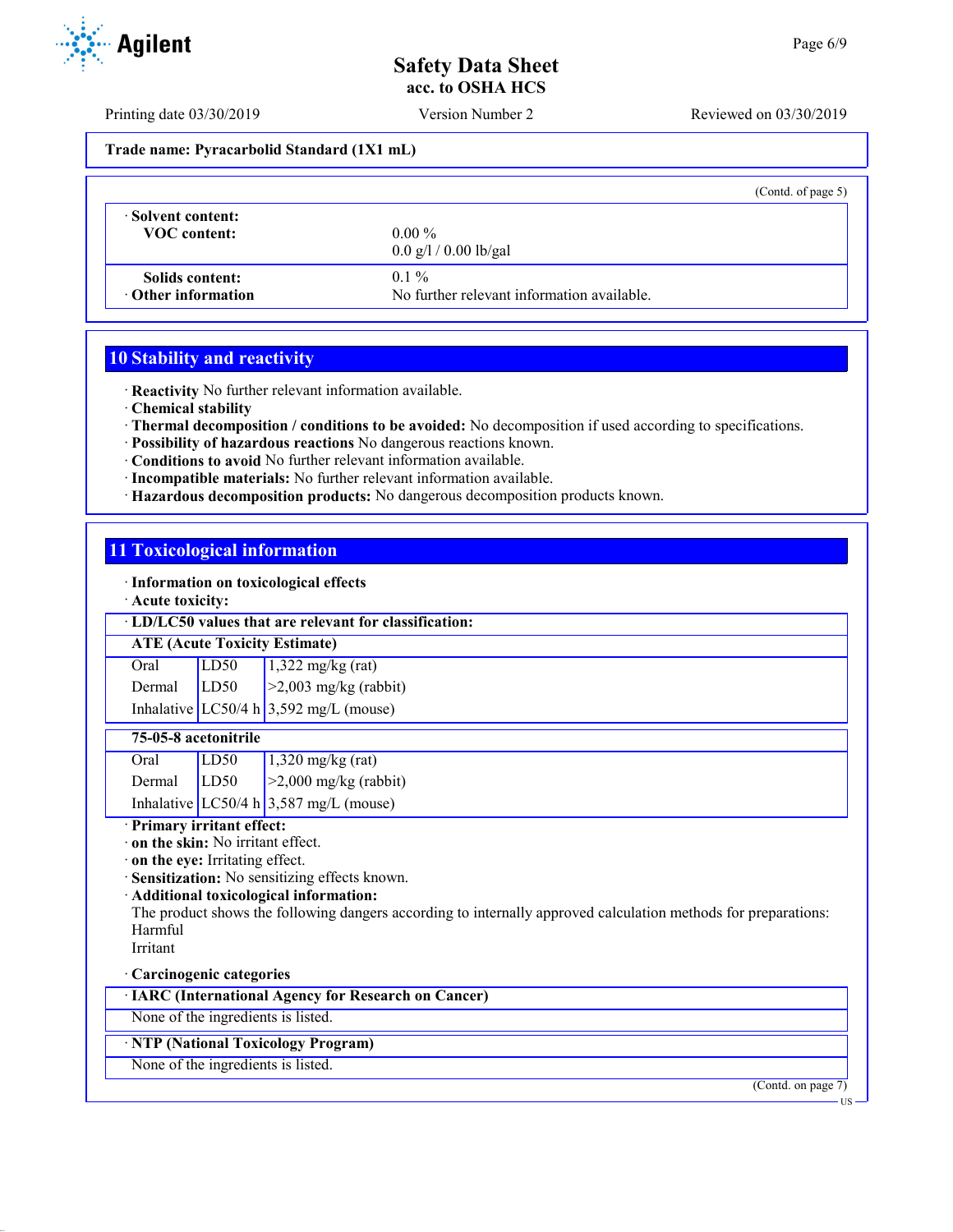Printing date 03/30/2019 Version Number 2 Reviewed on 03/30/2019

**Trade name: Pyracarbolid Standard (1X1 mL)**

(Contd. of page 6)

### · **OSHA-Ca (Occupational Safety & Health Administration)**

None of the ingredients is listed.

## **12 Ecological information**

#### · **Toxicity**

- · **Aquatic toxicity:** No further relevant information available.
- · **Persistence and degradability** No further relevant information available.
- · **Behavior in environmental systems:**
- · **Bioaccumulative potential** No further relevant information available.
- · **Mobility in soil** No further relevant information available.
- · **Additional ecological information:**

## · **General notes:**

Water hazard class 2 (Self-assessment): hazardous for water

Do not allow product to reach ground water, water course or sewage system.

Danger to drinking water if even small quantities leak into the ground.

- · **Results of PBT and vPvB assessment**
- · **PBT:** Not applicable.
- · **vPvB:** Not applicable.
- · **Other adverse effects** No further relevant information available.

## **13 Disposal considerations**

· **Waste treatment methods**

· **Recommendation:**

Must not be disposed of together with household garbage. Do not allow product to reach sewage system.

· **Uncleaned packagings:**

· **Recommendation:** Disposal must be made according to official regulations.

## **14 Transport information**

| · Not Regulated, De minimus Quantities                   |                                                     |                              |
|----------------------------------------------------------|-----------------------------------------------------|------------------------------|
| · UN-Number<br>· DOT, IMDG, IATA                         | <b>UN1648</b>                                       |                              |
| · UN proper shipping name<br>$\cdot$ DOT<br>· IMDG, IATA | Acetonitrile mixture<br><b>ACETONITRILE</b> mixture |                              |
| Transport hazard class(es)<br>· DOT, IMDG, IATA          |                                                     |                              |
| $\cdot$ Class                                            | 3 Flammable liquids                                 |                              |
|                                                          |                                                     | (Contd. on page 8)<br>$US -$ |

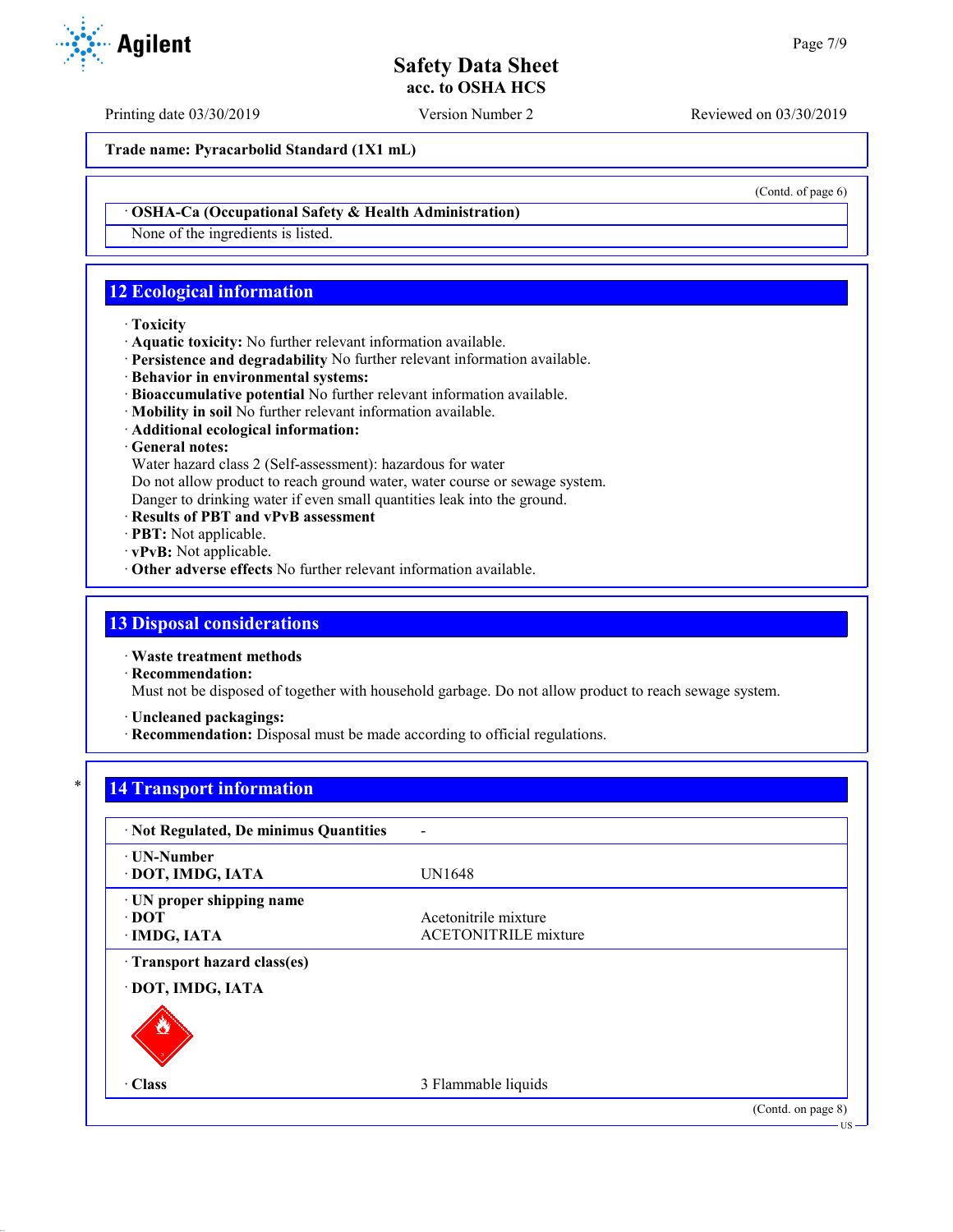Printing date 03/30/2019 Version Number 2 Reviewed on 03/30/2019

**Trade name: Pyracarbolid Standard (1X1 mL)**

|                                            | (Contd. of page 7)                               |
|--------------------------------------------|--------------------------------------------------|
| $\cdot$ Label                              | 3                                                |
| · Packing group                            |                                                  |
| · DOT, IMDG, IATA                          | $\mathbf{H}$                                     |
| <b>Environmental hazards:</b>              | Not applicable.                                  |
| Special precautions for user               | Warning: Flammable liquids                       |
| Danger code (Kemler):                      | 33                                               |
| <b>EMS Number:</b>                         | $F-E$ , $S-D$                                    |
| · Stowage Category                         | B                                                |
| <b>Stowage Code</b>                        | SW2 Clear of living quarters.                    |
| Transport in bulk according to Annex II of |                                                  |
| MARPOL73/78 and the IBC Code               | Not applicable.                                  |
| · Transport/Additional information:        |                                                  |
| $\cdot$ DOT                                |                                                  |
| · Quantity limitations                     | On passenger aircraft/rail: 5 L                  |
|                                            | On cargo aircraft only: 60 L                     |
| $\cdot$ IMDG                               |                                                  |
| $\cdot$ Limited quantities (LQ)            | 1L                                               |
| <b>Excepted quantities (EQ)</b>            | Code: E2                                         |
|                                            | Maximum net quantity per inner packaging: 30 ml  |
|                                            | Maximum net quantity per outer packaging: 500 ml |
| · UN "Model Regulation":                   | UN 1648 ACETONITRILE MIXTURE, 3, II              |

# **15 Regulatory information**

· **Safety, health and environmental regulations/legislation specific for the substance or mixture** · **Sara**

· **Section 355 (extremely hazardous substances):**

None of the ingredients is listed.

· **Section 313 (Specific toxic chemical listings):**

75-05-8 acetonitrile

· **TSCA (Toxic Substances Control Act):**

75-05-8 acetonitrile · **Proposition 65**

· **Chemicals known to cause cancer:**

None of the ingredients is listed.

· **Chemicals known to cause reproductive toxicity for females:**

None of the ingredients is listed.

· **Chemicals known to cause reproductive toxicity for males:**

None of the ingredients is listed.

· **Chemicals known to cause developmental toxicity:**

None of the ingredients is listed.

(Contd. on page 9)

US

Agilent